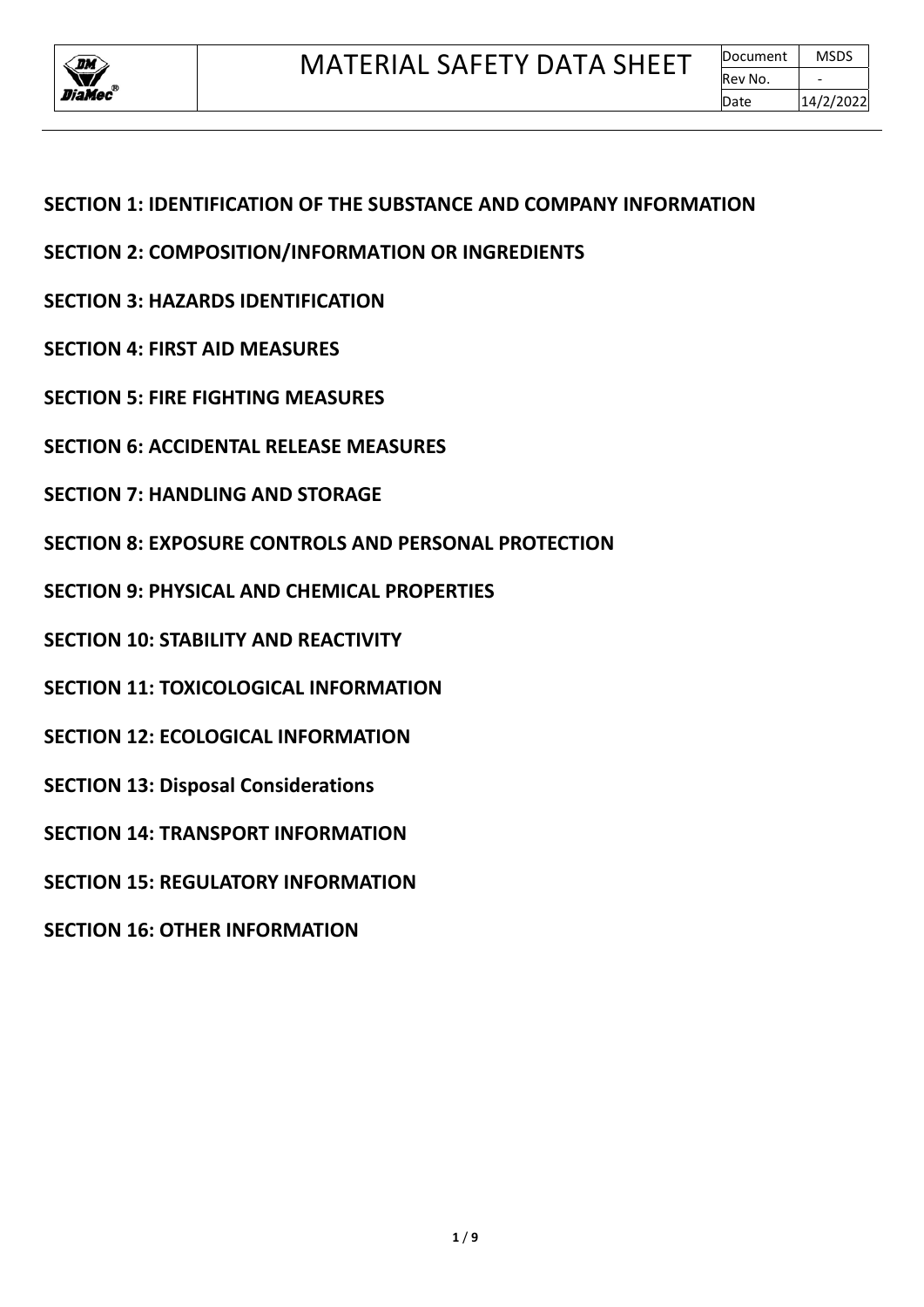

### **SECTION 1: IDENTIFICATION OF THE SUBSTANCE AND COMPANY INFORMATION**

| Product name          | Valve Regulated Lead-Acid Battery                                                              |
|-----------------------|------------------------------------------------------------------------------------------------|
| Other name            | Sealed Lead Acid Battery; Maintenance Free Lead Acid Battery, VRLA Battery, SLA Battery        |
| International Center  | <b>GLOBAL DIAMEC LTD.</b>                                                                      |
| Address               | Room1206-1207, 12/F, Zhongyang Xigu Mansion, 139 BinHe Road, Futian District, Shenzhen City,   |
|                       | Guangdong Province, China Post Code: 518000                                                    |
| <b>HUIZHOU Center</b> | HUIZHOU DIAMEC POWER CO., LTD                                                                  |
| Address               | ChangLong District, ZhenLong Town, HuiYang District, Huizhou City, Guangdong Province, China   |
|                       | Post Code:516000                                                                               |
| <b>HUBEI CENTER</b>   | Cate Diamec Power (Hubei) Co., LTD                                                             |
| Address               | Changjiang Industrial Park, Xianning Economic Development Zone, Xianning City, Hubei Province, |
|                       | Post Code: 437000<br>China                                                                     |
| Tel                   | +86-755-82830174; 86-755-82830175                                                              |
| Fax                   | +86-755-82830319                                                                               |
| Website               | www.diamec.com                                                                                 |

#### **SECTION 2: COMPOSITION/INFORMATION OR INGREDIENTS**

| Material                               | CAS No          | EC No     | <b>OSHA PEL</b>           | <b>ACGIH TLV</b>           | By            | Classification according               |
|----------------------------------------|-----------------|-----------|---------------------------|----------------------------|---------------|----------------------------------------|
|                                        |                 |           |                           |                            | Weight%       | to CLP(1272/2008)                      |
| Specific Chemical Identity:            | 7439-92-1       | 231-100-4 | 50 $\mu$ g/m <sup>3</sup> | 150 $\mu$ g/m <sup>3</sup> | $~157\%$      | <sup>2</sup> T, R60, R61, S1, S2, S13, |
| <b>LEAD</b>                            |                 |           |                           |                            |               | S35, S45, S53,                         |
| Common Name:                           |                 |           |                           |                            |               |                                        |
| <b>GRID</b>                            |                 |           |                           |                            |               |                                        |
| Specific Chemical Identity:            | 1309-60-0       | 215-174-5 | 50 $\mu$ g/m <sup>3</sup> | 150 $\mu$ g/m <sup>3</sup> | $\sim$ 22%    | 2T, R20/22, R33,                       |
| <b>Lead Dioxide</b>                    |                 |           |                           |                            |               | R50/R53, R61, S53, S45,                |
| Common Name:                           |                 |           |                           |                            |               | S60, S61                               |
| <b>Lead Oxide</b>                      |                 |           |                           |                            |               |                                        |
| Specific Chemical Identity:            | 7664-93-9       | 231-639-5 | 1mg/m <sup>3</sup>        | 1.0 mg/m <sup>3</sup>      | $^{\sim}14\%$ | C; R35; S1/2, S26, S30,                |
| <b>Sulfuric Acid</b>                   |                 |           |                           |                            |               | S45                                    |
| Common Name:                           |                 |           |                           |                            |               |                                        |
| <b>Battery Electrolyte (Acid)</b>      |                 |           |                           |                            |               |                                        |
| <b>Plastic Container/Plastic Parts</b> | 9003-56-9 (ABS) |           |                           |                            | $~\sim$ 7%    | $- -$                                  |

1) Contents may vary due to performance data of the Battery.

2) As result of the harm to the unborn children Lead compounds are classified as toxic for reproduction, Category 1. As this category is not described with a specific hazard symbol, Lead compounds have to be labeled with the "skull "symbol. Lead compounds are not classified "toxic". 3) See Section  $12 -$  Ecological Information.

4) Density of the electrolyte varies in accordance to the state of charge.

5) Composition of the plastic may vary due to different customer requirements

### **SECTION 3: HAZARDS IDENTIFICATION**

*Section2: Hazards identification*

*2.1 Classification of the substance or mixture*

Classification according to Regulation (EC) No 1272/2008 [CLP/GHS]

Material is an article. No health effects are expected during normal use of this product as sold. Hazardous exposure may occur when the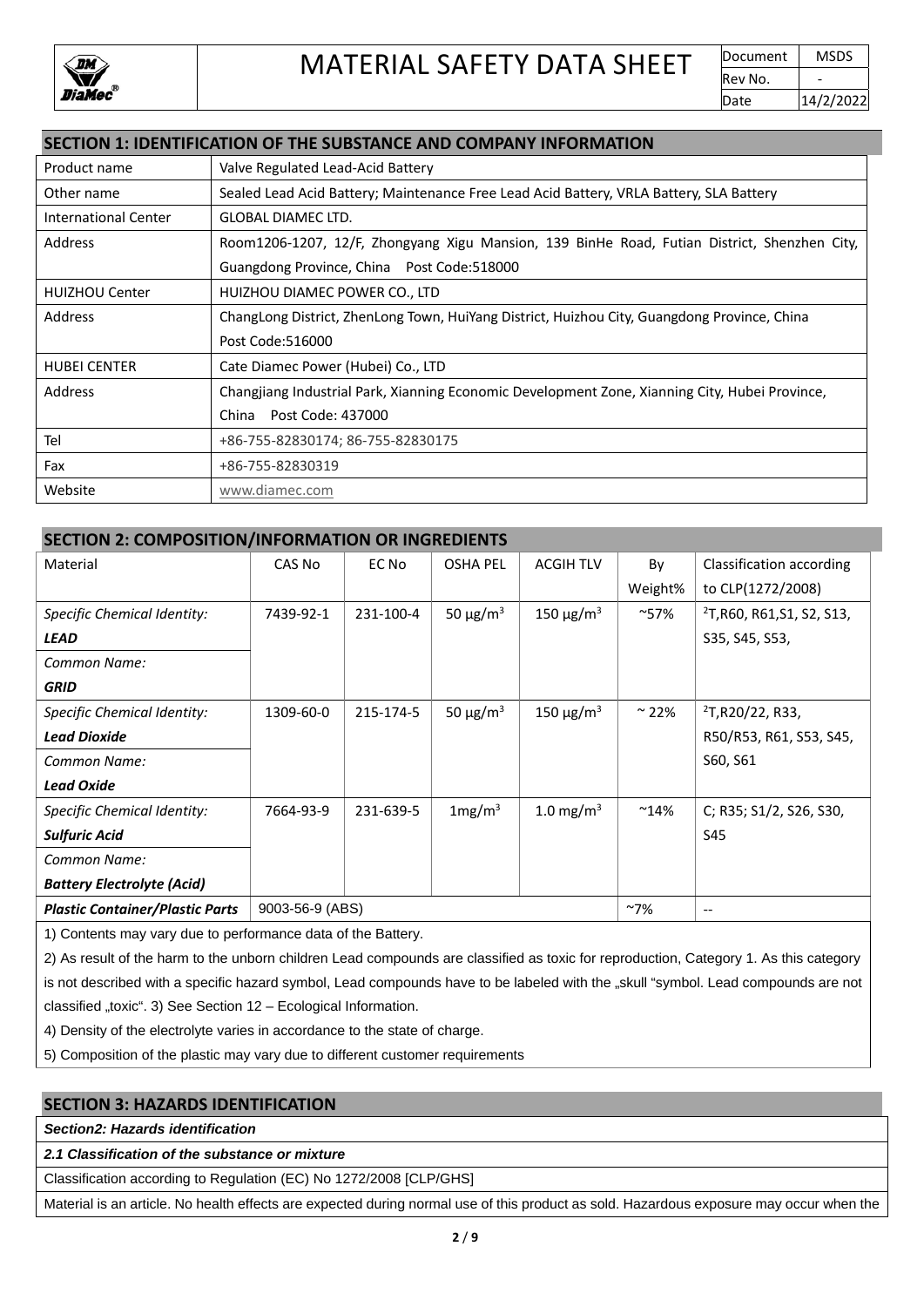

product is heated, oxidized or otherwise processed, damaged or subjected to misuse. Follow manufacturer's instructions for installation, service and use. No hazards occur during the normal operation of a Lead Acid Battery as it is described in the instructions for use that are provided with the Battery. Lead acid Batteries have three significant characteristics:

• They contain an electrolyte which contains diluted sulphuric acid. Sulphuric acid may cause severe chemical burns.

․During the charging process or during operation they might develop hydrogen gas and oxygen, which under certain circumstances may result in an explosive mixture.

․They can contain a considerable amount of energy, which may be a source of high electrical current and a severe electrical shock in the event of a short circuit. Note: The Batteries have to be marked with the symbols listed under section15.

#### **2.2 Other hazards**

| Adverse human health effects and symptoms: |                                                                      |                                 |  |  |  |
|--------------------------------------------|----------------------------------------------------------------------|---------------------------------|--|--|--|
|                                            | Acute                                                                | <b>Chronic</b>                  |  |  |  |
| <b>Inhalation</b>                          | Under normal conditions of use, no health effects are expected.      | Repeated and prolonged exposure |  |  |  |
|                                            | Contents of an open battery can cause respiratory irritation.        | may cause irritation.           |  |  |  |
| <b>Skin</b>                                | Under normal conditions of use, no health effects are expected.      | No data available               |  |  |  |
| Eye                                        | Under normal conditions of use, no health effects are expected.      | No data available.              |  |  |  |
|                                            | Exposure to dust may cause irritation.                               |                                 |  |  |  |
| <b>Ingestion</b>                           | Under normal conditions of use, no health effects are expected. Lead | No data available               |  |  |  |
|                                            | ingestion may cause abdominal pain, nausea, vomiting, diarrhea and   |                                 |  |  |  |
|                                            | severe cramping.                                                     |                                 |  |  |  |
| <b>HMIS Rating for</b>                     | Health: 3 Flammability: 0 Reactivity: 2 Other: 0                     | Rating Codes:                   |  |  |  |
| <b>Sulfuric Acid:</b>                      |                                                                      | $0 =$ Insignificant, 1 = Slight |  |  |  |
| <b>NFPA Rating for</b>                     | Health: 3 Flammability: 0 Reactivity: 2 Other: 0                     | $2 =$ Moderate $3 =$ High       |  |  |  |
| <b>Sulfuric Acid:</b>                      |                                                                      | $4 =$ Extreme                   |  |  |  |

#### **SECTION 4: FIRST AID MEASURES**

#### *4.1 Description of first aid measures:*

Electrolyte (diluted sulphuric acid): sulphuric acid acts corrosively and damages skin Lead compounds: lead compounds are classified as toxic for reproduction (if swallowed)

| 4.1.1 Electrolyte (Sulphuric acid) |                                                                                                    |  |  |
|------------------------------------|----------------------------------------------------------------------------------------------------|--|--|
| after skin contact:                | rinse with water, remove and wash wetted clothing                                                  |  |  |
| after inhalation of acid mist:     | inhale fresh air, seek advice of a medical doctor                                                  |  |  |
| after contact with the eyes:       | rinse under running water for several minutes, seek advice of a medical doctor                     |  |  |
| after swallowing:                  | drink lot of water immediately, swallow activated carbon, do not induce vomiting, seek advice of a |  |  |
|                                    | medical doctor                                                                                     |  |  |
| 4.1.2 Lead compounds               |                                                                                                    |  |  |
| after skin contact:                | clean with water and soap                                                                          |  |  |
| after inhalation:                  | inhale fresh air, seek advice of a medical doctor                                                  |  |  |
| after contact with the eyes:       | rinse under running water for several minutes, seek advice of a medical doctor                     |  |  |
| after swallowing:                  | wash mouth with water, seek advice of a medical doctor                                             |  |  |

## **SECTION 5: FIRE FIGHTING MEASURES**

| <b>Unusual Fire and</b>     | Hydrogen and Oxygen gases are produced in cells during normal battery operation and expel into air |
|-----------------------------|----------------------------------------------------------------------------------------------------|
| <b>Explosion Hazards:</b>   | through vent caps.                                                                                 |
| Suitable fire extinguishing | CO2 or dry powder extinguishing agents                                                             |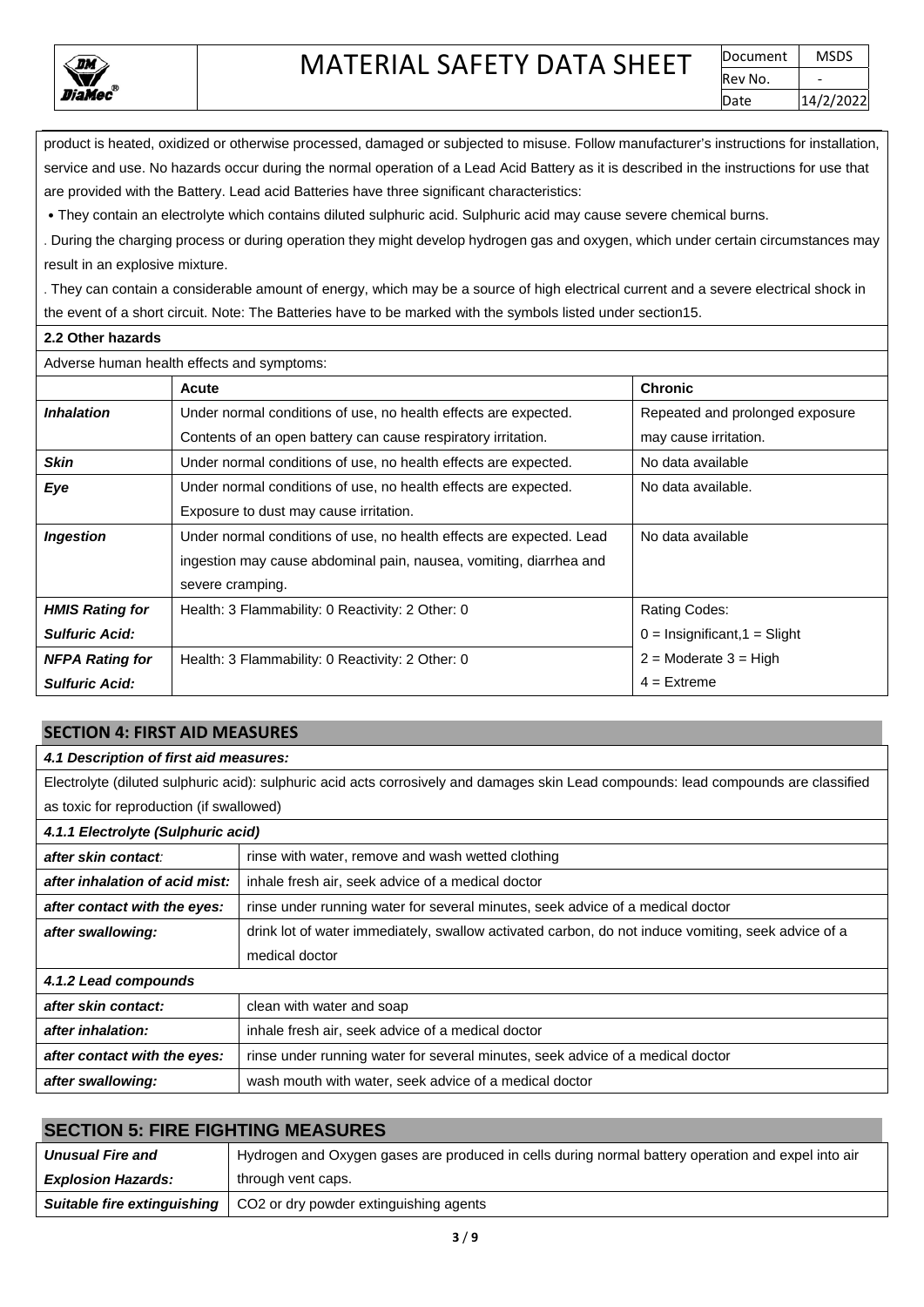

| agents:                    |                                                                                                                               |
|----------------------------|-------------------------------------------------------------------------------------------------------------------------------|
| <b>Unsuitable fire</b>     | Water, if the battery voltage is above 120 V                                                                                  |
| extinguishing agents:      |                                                                                                                               |
| <b>Special protective</b>  | Protective goggles, respiratory protective equipment, acid protective equipment, acid proof clothing in                       |
| equipment:                 | case of larger stationary battery plants or where larger quantities are stored.                                               |
| <b>Special Firefighter</b> | Use Positive Pressure, self-contained breathing apparatus.                                                                    |
| <b>Procedures</b>          |                                                                                                                               |
|                            | Note: Hydrogen Flash point: -259°C. Hydrogen Auto ignition point: 580°C Hydrogen Flammable Limits in Air (% by Volume): Lower |
|                            | Explosion Limit (LEL): 4.1; Upper Explosion Limit (UEL): 74.2                                                                 |

#### **SECTION 6: ACCIDENTAL RELEASE MEASURES**

| 6.1 Personal precautions, protective equipment and emergency procedures                                                         |                                                                                                                    |  |
|---------------------------------------------------------------------------------------------------------------------------------|--------------------------------------------------------------------------------------------------------------------|--|
| Eye Protection                                                                                                                  | Chemical goggles, safety glasses with side shields and or a full-face shield.                                      |  |
| Protective gloves                                                                                                               | Rubber, PVC or neoprene                                                                                            |  |
| Respiratory                                                                                                                     | NIOSH approved acid mist/organic vapor respirator, if OSHA PEL is exceeded.                                        |  |
| Protection                                                                                                                      |                                                                                                                    |  |
| <b>Other Protective</b>                                                                                                         | Acid resistant apron or clothes.                                                                                   |  |
| Equipment                                                                                                                       |                                                                                                                    |  |
| Note: Personal Protective Equipment advice is contained in Section 8 of the SDS.                                                |                                                                                                                    |  |
| 6.2 Environmental precautions.                                                                                                  |                                                                                                                    |  |
| Prevent entry into waterways, sewers, basements or confined areas. Runoff from fire control and dilution water may be toxic and |                                                                                                                    |  |
| corrosive and may cause adverse environmental impacts.                                                                          |                                                                                                                    |  |
| 6.3 Methods and materials for containment and cleaning up.                                                                      |                                                                                                                    |  |
| 6.3.1 For                                                                                                                       | In the event of a battery rupturing; stop the leak if you can do it without risk. Absorb with earth, sand or other |  |
| Containment                                                                                                                     | non-combustible material. Cautiously neutralize spilled liquid.                                                    |  |

#### **SECTION 7: HANDLING AND STORAGE**

#### *7.1 Precautions for safe handling*

*Handling:* Keep away from heat and sources of ignition. Wash hands thoroughly after use. Do not use organic solvents; use only manufacturer recommended cleaners on the batteries. Avoid sparks. Do not remove vent caps. Do not double stack industrial batteries, it may cause damage.

*Storage:* Store batteries in a cool, dry area. Store batteries in a covered area that protects against adverse weather conditions. Protect batteries from coming into contact with conductive materials to prevent fire or battery failures. Don't store or charge batteries in temperatures under -4o F (-20o C). Keep away from fire, sparks and heat sources. Protect from damage to prevent possible leaks or spills. It is imperative that these instructions be followed if the batteries are being stored.

## **SECTION 8: EXPOSURE CONTROLS AND PERSONAL PROTECTION**

6.3.2 For Cleaning up | Dispose of in accordance with local, State, and national regulations.

#### *8.1 Appropriate engineering controls*

Store batteries with adequate ventilation. Room ventilation is also required for batteries utilized for standby power generation. Never recharge batteries in an unventilated, enclosed space.

| Substance  <br>name | EC-No.    | <b>CAS-No</b> | <b>Description</b>                                                                |
|---------------------|-----------|---------------|-----------------------------------------------------------------------------------|
| Lead                | 231-100-4 | 7439-92-1     | No exposure to lead and lead containing battery paste during normal conditions of |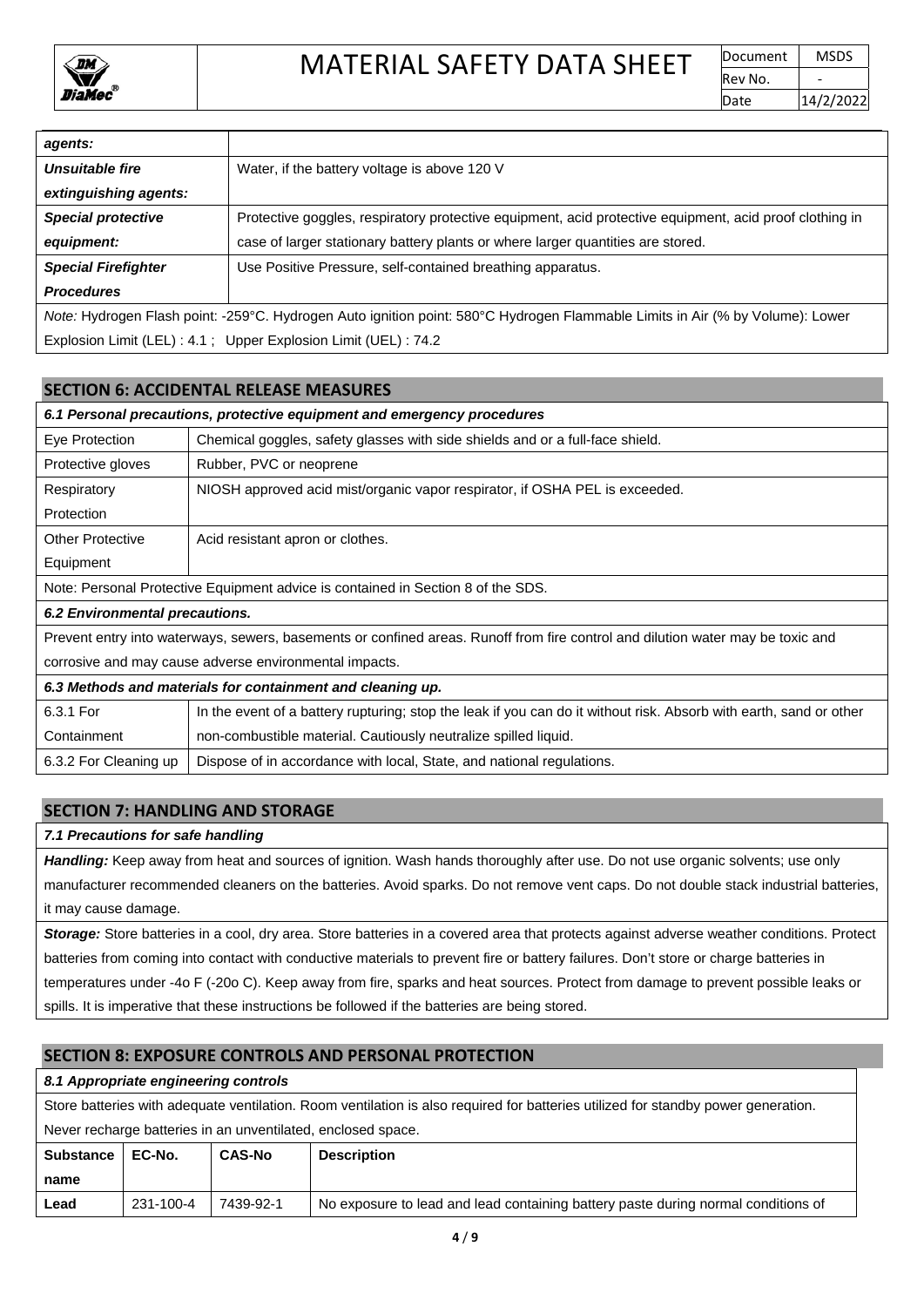

# MATERIAL SAFETY DATA SHEET POCLUMENT MSDS

|                                                                                                                                    |                                       |                                                                               | use.                                                                                                                          |  |
|------------------------------------------------------------------------------------------------------------------------------------|---------------------------------------|-------------------------------------------------------------------------------|-------------------------------------------------------------------------------------------------------------------------------|--|
| <b>Sulfuric</b>                                                                                                                    | 231-639-5                             | 7664-93-9                                                                     | R-phrases: R35 causes severe chemical burns                                                                                   |  |
| <b>Acid</b>                                                                                                                        |                                       |                                                                               | S-phrases: S2: Keep out of reach of children S16: Keep away from sparks or naked                                              |  |
|                                                                                                                                    |                                       |                                                                               | flame, No smoking S26: In case of contact with eyes rinse immediately with plenty of                                          |  |
|                                                                                                                                    |                                       |                                                                               | water and seek medical advice S45: In case of accident or if you feel unwell seek                                             |  |
|                                                                                                                                    |                                       |                                                                               | medical advice immediately (show the label where possible).                                                                   |  |
|                                                                                                                                    | 8.2 Individual protection measures    |                                                                               |                                                                                                                               |  |
|                                                                                                                                    | <b>Personal Protective Equipment:</b> |                                                                               |                                                                                                                               |  |
|                                                                                                                                    |                                       |                                                                               | During installation under normal conditions there is no exposure to lead or sulphuric acid. In the event of battery breakage, |  |
| exposure to sulphuric acid and lead may occur. During high rate charges or overcharging acid mist may occur.                       |                                       |                                                                               |                                                                                                                               |  |
| <b>Eye/Face Protection:</b>                                                                                                        |                                       | Chemical goggles, safety glasses with side shields and or a full-face shield. |                                                                                                                               |  |
| <b>Protective gloves:</b><br>Rubber, PVC or neoprene                                                                               |                                       |                                                                               |                                                                                                                               |  |
| NIOSH approved acid mist/organic vapor respirator, if OSHA PEL is exceeded.<br><b>Respiratory</b>                                  |                                       |                                                                               |                                                                                                                               |  |
| <b>Protection:</b>                                                                                                                 |                                       |                                                                               |                                                                                                                               |  |
| Acid resistant apron or clothes.<br><b>Other Protective</b>                                                                        |                                       |                                                                               |                                                                                                                               |  |
| <b>Equipment:</b>                                                                                                                  |                                       |                                                                               |                                                                                                                               |  |
|                                                                                                                                    | <b>Work Practices:</b>                |                                                                               |                                                                                                                               |  |
| Use standard lead-acid battery practices. Do not wear metallic jewelry when working with batteries. Use non-conductive tools only. |                                       |                                                                               |                                                                                                                               |  |

Discharge static electricity prior to working on a battery. Maintain eyewash, fire extinguisher and emergency communication device in the work area.

### **SECTION 9: PHYSICAL AND CHEMICAL PROPERTIES**

| Item                                     |        | Lead and lead compounds              | Electrolyte        |
|------------------------------------------|--------|--------------------------------------|--------------------|
| <b>Appearance</b>                        | Form:  | Solid                                | Liquid             |
|                                          | Color: | Grey                                 | <b>Colorless</b>   |
|                                          | Odor:  | <b>Odorless</b>                      |                    |
| <b>PH</b>                                |        | N/A                                  |                    |
| Melting point/freezing point.            |        | 327.4 °C(melting point)              | -35 to -60 °C      |
| Initial boiling point and boiling range. |        | 1740 °C(lit.)                        | Approx. 108~114°C  |
| Flash point.                             |        | N/A                                  |                    |
| <b>Evaporation rate.</b>                 |        | N/A                                  |                    |
| Vapor pressure. (mm Hg at 20°C)          |        | N.A.                                 | $< 0.3$ mmHg       |
| Vapor density.(Air=1)                    |        | 7.1                                  | 3.4                |
| Density(20°C)                            |        | 11.35 $g/cm3$                        | 1.2 to 1.3 $g/cm3$ |
| solubility in water:                     |        | Very low (0.15mg/l)<br>Fully soluble |                    |
| Partition coefficient: n-octanol/water.  |        | N/A                                  |                    |
| Decomposition temperature.               |        | N/A                                  |                    |

*Lead and Lead compounds used in Lead Acid batteries are poorly soluble in water; Lead can be dissolved in an acidic or alkaline environment only*

| <b>SECTION 10: STABILITY AND REACTIVITY</b> |                                                                                                   |  |
|---------------------------------------------|---------------------------------------------------------------------------------------------------|--|
| 10.1 Reactivity:                            | Broken batteries may result in small amounts of spilled electrolyte. Electrolyte is a corrosive,  |  |
|                                             | nonflammable liquid. Electrolyte can destroy organic materials such as cardboard, wood, textiles. |  |
|                                             | Electrolyte may produce hydrogen as a reaction with some metals.                                  |  |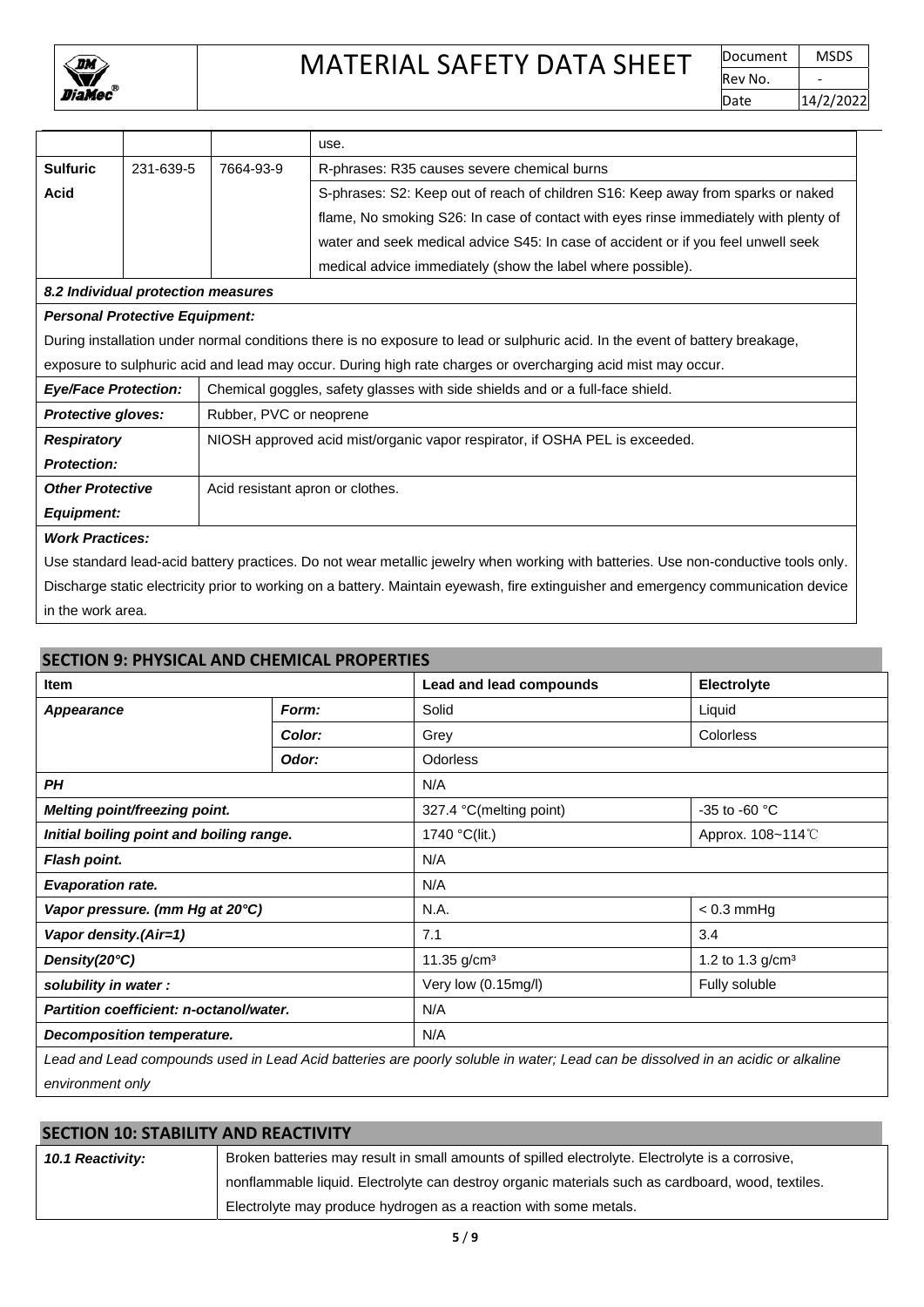

| <b>10.2 Chemical Stability:</b> | The battery and contents are stable under normal conditions.                                              |
|---------------------------------|-----------------------------------------------------------------------------------------------------------|
| 10.3 Possibility of             | Hazardous polymerization will not occur.                                                                  |
| hazardous reactions:            |                                                                                                           |
| 10.4 Conditions to avoid:       | Overheating or overcharging the battery may results in acid mist and hydrogen generation.                 |
| 10.5 Incompatibility            | Strong alkaline materials, conductive metals, organic solvents, spark or open flame.                      |
| (materials to avoid):           |                                                                                                           |
| 10.6 Hazardous                  | Hydrogen gas may be generated in an overcharged condition, in fire or at very high temperatures. In fire, |
| decomposition                   | may emit CO, CO2 and Sulfur Oxides.                                                                       |
| products:                       |                                                                                                           |

## **SECTION 11: TOXICOLOGICAL INFORMATION**

#### *11.1 Information on toxicological effects:*

DIAMEC VRLA batteries are sealed, recombinant design that require no water replacement throughout their service life, thus no contact is made with the battery's internal components or chemical hazards. Under normal use and handling, these batteries do not emit regulated or hazardous substances.

| Sulfuric Acid (7664-93-9)         |             |       |                    |
|-----------------------------------|-------------|-------|--------------------|
| <b>Administration Route</b>       | Method      | Dose  | <b>Test Animal</b> |
| <b>Acute oral toxicity</b>        | LD50        | 2140  | Rat                |
|                                   |             | mg/kg |                    |
| Acute inhalative toxicity (vapor) | <b>LC50</b> | 510   | Rat                |
|                                   |             | mg/m3 |                    |

#### *11.2 Routes of exposure:*

|                   | Acute                                      | Chronic                |
|-------------------|--------------------------------------------|------------------------|
| <b>Inhalation</b> | Under normal conditions of use, no health  | Repeated and prolonged |
|                   | effects are expected. Contents of an open  | exposure may cause     |
|                   | battery can cause respiratory irritation.  | irritation.            |
| <b>Skin</b>       | Under normal conditions of use, no health  | No data available      |
|                   | effects are expected.                      |                        |
| Eye               | Under normal conditions of use, no health  | No data available.     |
|                   | effects are expected. Exposure to dust may |                        |
|                   | cause irritation.                          |                        |
| Ingestion         | Under normal conditions of use, no health  | No data available      |
|                   | effects are expected. Lead ingestion may   |                        |
|                   | cause abdominal pain, nausea, vomiting,    |                        |
|                   | diarrhea and severe cramping.              |                        |

**Carcinogenicity**: The International Agency on Cancer (IARCC) has classified "strong inorganic acid mists containing sulfuric acid" as a category 1 carcinogen (inhalation), a substance that is carcinogenic to humans. This classification does not apply to the liquid forms of sulfuric acid contained within the battery. Misuse of the product, such as overcharging, may result in the generation of sulfuric acid mist at high levels.

## **SECTION 12: ECOLOGICAL INFORMATION**

*This information is of relevance if the battery is broken and the ingredients are released to environment.*

**12.1** Electrolyte (diluted sulphuric acid) In order to avoid damage to the sewage system, the acid has to be neutralized by means of time or sodium carbonate before disposal. Ecological damage is possible by change of pH. The electrolyte solution reacts with water and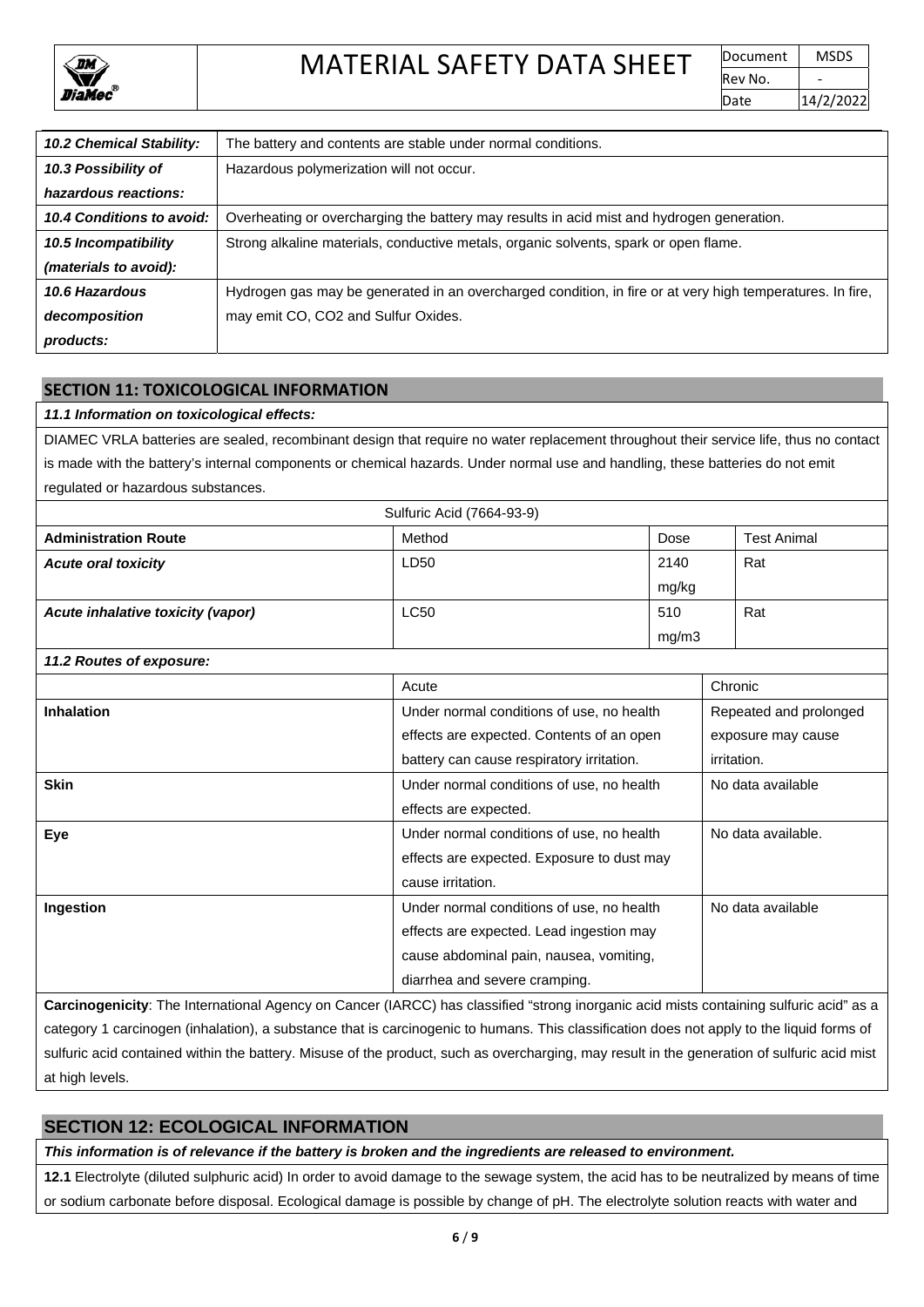

organic substances, causing damage to flora and fauna. The electrolyte may also contain soluble components of lead that can be toxic to aquatic environments.

**12.2** Lead and Lead compounds Chemical and physical treatment is required for the elimination from water. Waste water containing lead must not be disposed of in an untreated condition. The former classification of Lead compounds as toxic for the aquatic environment R50/53 had been triggered from test results generated in the 80's for soluble Lead compounds (Lead Acetate). The hardly soluble Lead compounds such as Battery Lead Oxide were not tested at this time. Tests on Battery Lead Oxide were carried out in 2001 and 2005. The respective test results conclude that Battery Lead Oxide is not toxic for the environment, neither R50 nor R50/53 nor R51/53. From this it follows that the general classification for Lead compounds (R50/53) does not apply to Battery Lead Oxide. As the result of this the Risk Phrase R52/53 (Harmful to aquatic organisms, may cause longterm adverse effects in the aquatic environment) applies to Battery Lead Oxide.

Effects of Battery Lead Oxide in the aquatic environment:

| Toxicity for fish:    | 96 h LC 50 > 100 mg/l  |
|-----------------------|------------------------|
| Toxicity for daphnia: | 48 h EC 50 > 100 mg/l  |
| Toxicity for alga:    | 72 h IC $50 > 10$ mg/l |

The results demonstrate these Battery Lead Oxide compounds in a concentration of 100 mg/l have no adverse effect on fish and daphnia. A concentration of these Battery Lead Oxide of 10 mg/l has no adverse effect on the rate of growth and the biomass. For the classification according to Directive 67/548/EEC the most sensitive adverse effect has to be considered. As a result of the toxicity for alga at > 10 mg/l Battery Lead Oxide has to be classified according to the R-Phrases 52/53 (Harmful to aquatic organisms, may cause long term adverse effects in the aquatic environment).

## **SECTION 13: Disposal Considerations**

Spent lead acid batteries (EWC 160601) are subject to regulation of the EU Battery Directive 2006/66 / EC and its adoptions into national legislation on the composition and end of life management of batteries. Spent Lead Acid batteries are recycled in lead refineries (secondary lead smelters). The components of a spent Lead Acid battery are recycled or reprocessed. At the points of sale, the manufacturers and importers of batteries, respectively the metal dealers take back spent batteries, and render them to the secondary lead smelters for processing. To simplify the collection and recycling or reprocessing process spent Lead Acid batteries must not be mixed with other batteries. By no means may the electrolyte (diluted sulphuric acid) be emptied in an inexpert manner. This process is to be carried out by the processing companies only.

## **SECTION 14: TRANSPORT INFORMATION**

All DIAMEC batteries are identified as "Battery, Electric Storage, Wet, Nonspillable" when transported by air, sea or by land transportation. The battery(s) must be identified as above on the Bill of Lading and properly packaged with their terminals protected from short circuit. **NA or UN numbers do not apply.** DIAMEC battery(s) warning label identifies each battery as **NONSPILLABLE**.

DIAMEC seal lead-acid batteries are classified as "Nonspillable" for the purpose of transportation by DOT, and IATA/ICAO as result of passing the Vibration and Pressure Differential Test described in **DOT [49 CFR 173.159 (f)]** and **IATA/ICAO [Special Provision A67].**DIAMEC seal lead-acid batteries can be safely transported on deck, or under deck stored on either a passenger or cargo vessel as result of passing the Vibration and Pressure Differential Tests as described in the IMDG regulations(Special Article 238).

To transport these batteries as "non-spillable" they must be shipped in a condition that would protect them from short-circuits and be securely packaged so as to withstand conditions normal to transportation by a consumer, in or out of a device, they are unregulated thus requiring no additional special handling or packaging.

For all modes of transportation, each battery and outer package is labeled "**NON-SPILLABLE**" **per 49 CFR 173.159(f) and 49 CFR**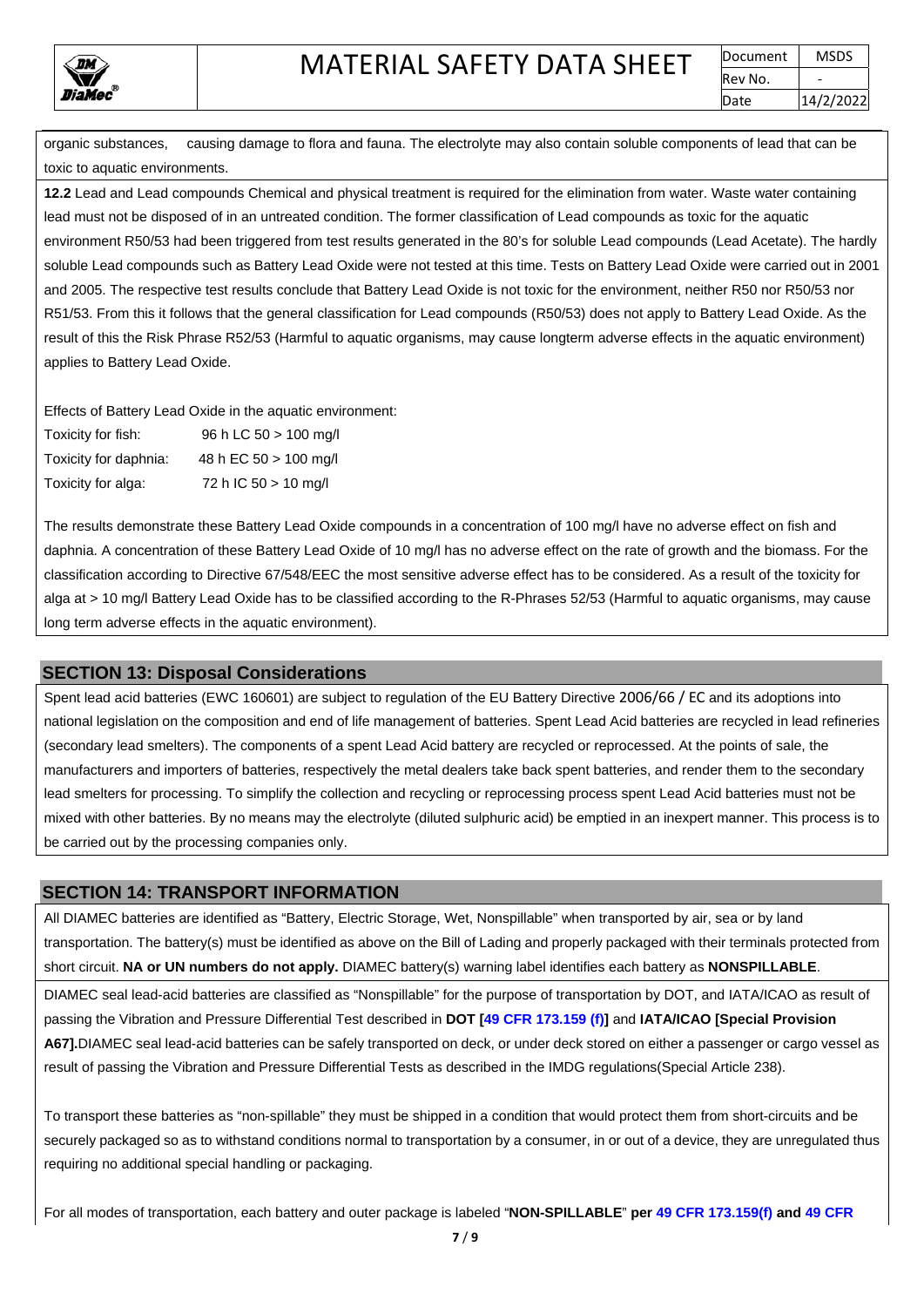

**173.159a.** If you repackage our batteries either as batteries or as a component of another product you must label the outer package "**NON-SPILLABLE**" **per 49 CFR 173.159(f) and 49 CFR 173.159a.**

## **SECTION 15: REGULATORY INFORMATION**

In accordance with EU Battery Directive 2006/66 / EC and the respective national legislation, Lead Acid batteries have to be marked by a crossed out dust bin with the chemical symbol for lead shown below, together with the ISO return/recycling symbol.



#### *15.1 STATE REGULATIONS (US):*

**California proposition 65 warning:** Battery posts, terminals and related accessories contain lead and lead compounds chemical know to the state of California to cause cancer and reproductive harm. Battery also contain other chemical know to the state California to cause cancer. Wash hands after handling.

#### *15.2 INTERNATIONAL REGULATIONS (Non-US):*

**National regulations(Canada):**

 **Canadian Domestic Substance List (DSL) :**All ingredients remaining in the finished product as distributed into commerce are included on the Domestic Substances List.

 **Canada NDSL:**None of the components on this SDS are listed on the Canadian NDSL.

**WHMIS Classifications:** Class E: Corrosive materials present at greater than 1% This product has been classified in accordance with the hazard criteria of the Controlled Products Regulations (CPR) and the SDS contains all the information required by the Controlled Products Regulations.

About Battery Handling, please see the OSHA 29 CFR 1910.268(b) as below:

*910.268(b)(2)(i)* Eye protection devices which provide side as well as frontal eye protection for employees shall be provided when